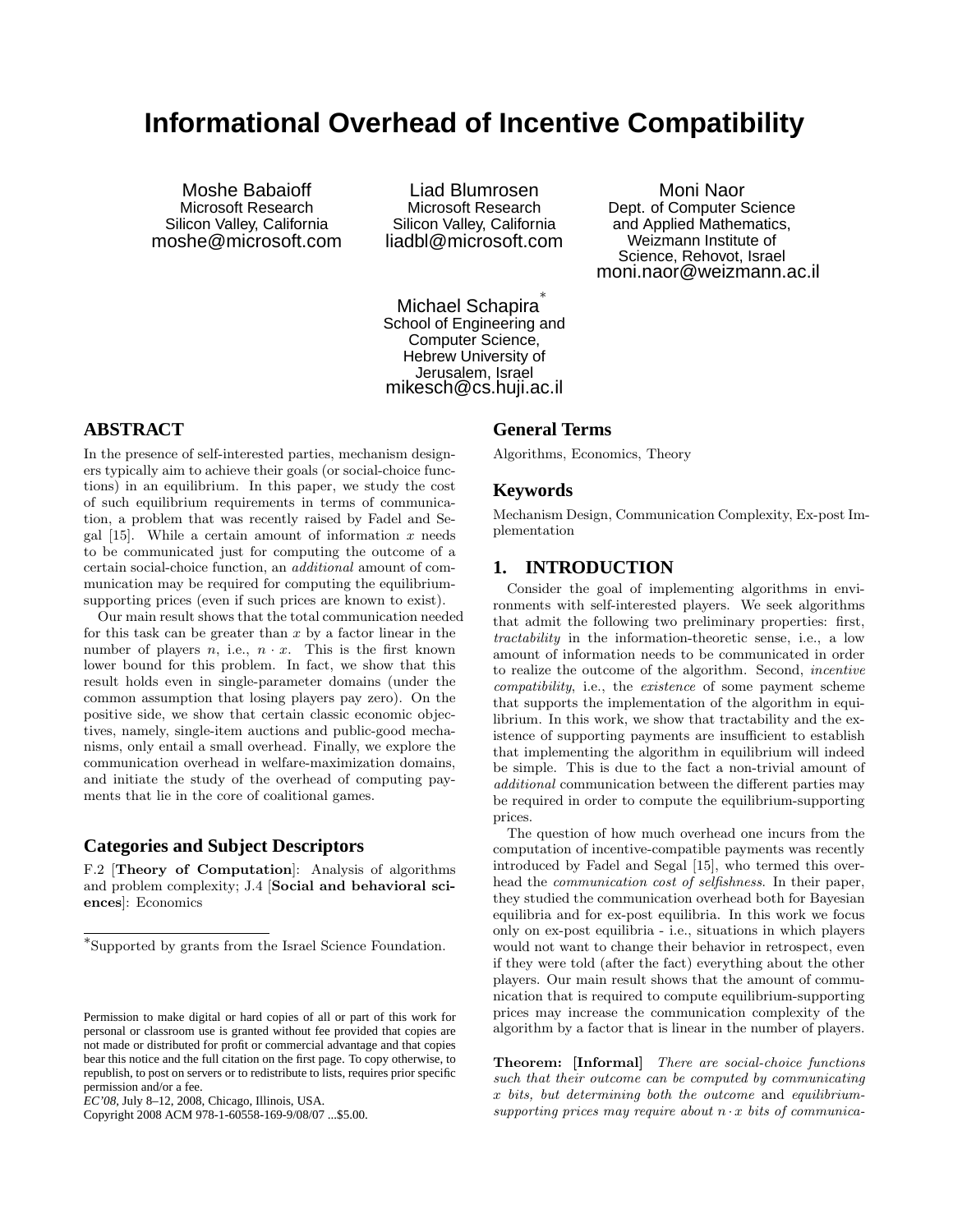#### tion, where n is the number of players.

We prove that this result holds even for very simple singleparameter domains, where in each possible outcome every player either "wins" or "loses". The theorem is proven under the common normalization assumption, which in the single-parameter domain that we consider, simply means that losing players pay zero. While this assumption does not seem very restrictive at first glance, we currently do not know how to relax it. (The normalization assumption is only required for proving the above lower bound and actually strengthen our upper bounds.) Whether a similar result can be proven without the normalization assumption is left as an open question. Our lower bound is the first evidence that the communication overhead due to the demand for incentive compatibility may be significant. This linear factor in the number of players may become substantial in largescale electronic-commerce systems.

Informally, in order to prove our main result we need to construct a social-choice function  $f$  for which the following requirements hold:

- 1. f can be implemented in ex-post equilibrium (in singleparameter domains this means that f should be monotone, see Section 2).
- 2. f can be computed with low communication complexity.
- 3. Computing the equilibrium-supporting prices requires high communication complexity.

The difficulty in finding such a social-welfare function is demonstrated by contrasting such desirable functions with two classic economic problems, public goods and single-item auctions. For these problems, we show that the requirements are not met. This enables us to prove upper bounds for these two problems, by showing that the additional information required to compute the equilibrium-supporting prices is low (up to a small constant multiplicative factor). This claim is proven in an inherently different way for each one of these problems.

Public goods: Consider a social planner who wants to know whether a bridge should be built or not. A set of players have privately known utilities from using the bridge players have privately known utilities from using the bridge  $v_1, ..., v_n$  and the bridge should be built only if  $\sum_{i=1}^n v_i \geq C$ where  $C$  is its construction cost. We prove that computing the outcome plus the payments merely requires about three times the communication requirements of computing the outcome alone. Hence, the overhead in this case is small.

Single-item auction: In a single-item auction, players have private values  $v_1, ..., v_n$  for the item on sale, and our goal is to sell the item to the player with the highest value. We prove that determining the right allocation and the appropriate payments requires at most three times the communication needed to determine the allocation alone. For the special case of  $n = 2$ , we prove an even better upper bound. The 2-player problem turns out to be equivalent to the following interesting communication complexity problem: there are 2 players, each holding a number represented by k bits. What is the communication complexity of computing the minimum of these two numbers (such that both players will know the result)? While proving an upper bound

of  $k + O(\sqrt{k})$  is fairly easy, we prove even a better bound of  $k + O(\log k)$ .

As these two problems illustrate, coming up with a socialwelfare function for which all of our requirements hold is a non-trivial task. We stress that achieving a better lower bound than the linear lower bound shown in this paper may be hard. This is due to the fact that it is likely to involve the construction of multi-parameter non-welfare maximizing social-choice functions, a class of functions that is little understood.

Welfare Maximizing Social-Choice Functions. Finally, we turn our attention to welfare-maximizing environments. This is the prominent example of an objective function that can always be implemented in equilibrium (using the family of VCG mechanisms). We discuss two well studied pricing schemes: (1) prices that support an ex-post Nash equilibrium. (2) price levels in the core.

Fadel and Segal [15] showed that maximizing social welfare in ex-post equilibrium incurs a low communication overhead. However, their simple solution, that belongs to the VCG family (each player is paid the sum of the values of the others), is impractical in many settings since it involves paying the players. Under the assumption of No-Positive-Transfers, we argue that the solution to this problem is not straightforward anymore. We show a simple linear upper bound on the informational overhead of computing the equilibrium-supporting prices, for a special case of this problem, and pose the following two open questions: (1) can a similar linear upper bound can be proven for general valuations? (2) does a matching lower-bound exist, even for our special case?

Finally, we initiate the study of the complexity of computing payment schemes that lie in the core of the respective coalitional game. A payment scheme is in the core if there is no subset of players that can deviate (with the "seller") and reach an outcome that betters their payoffs. We present a simple argument showing that computing core outcomes incurs, in general, a low informational overhead. Unfortunately, this positive result necessitates the computation of points in the core that are unreasonable in practice. A more reasonable core outcome is the one defined by Ausubel and Milgrom [1]. We show that the communication overhead of computing such core points is unbounded.

#### **1.1 Related Work**

Fadel and Segal [15] were the first to study the communication overhead of incentive compatibility. They proved exponential upper bounds, both for Bayesian-Nash equilibria and an ex-post equilibria. They presented a surprising matching exponential lower bound for the Bayesian case, but their only lower bound for the ex-post equilibrium case was 1 extra bit. The main open question posed in their paper remains unsolved: can the exponential upper bound for the communication overhead in ex-post implementation be matched by a lower bound?<sup>1</sup> [15] also proves a linear (in

<sup>&</sup>lt;sup>1</sup>This question appears to be hard to solve. The overhead in known to be at most linear (in the number of players) for welfare-maximization objectives and in single-parameter domains [15]. In other (multi-dimensional, arbitrary objectives) domains, the space of implementable social-choice function is not well understood. Therefore, constructing such a negative example is hard.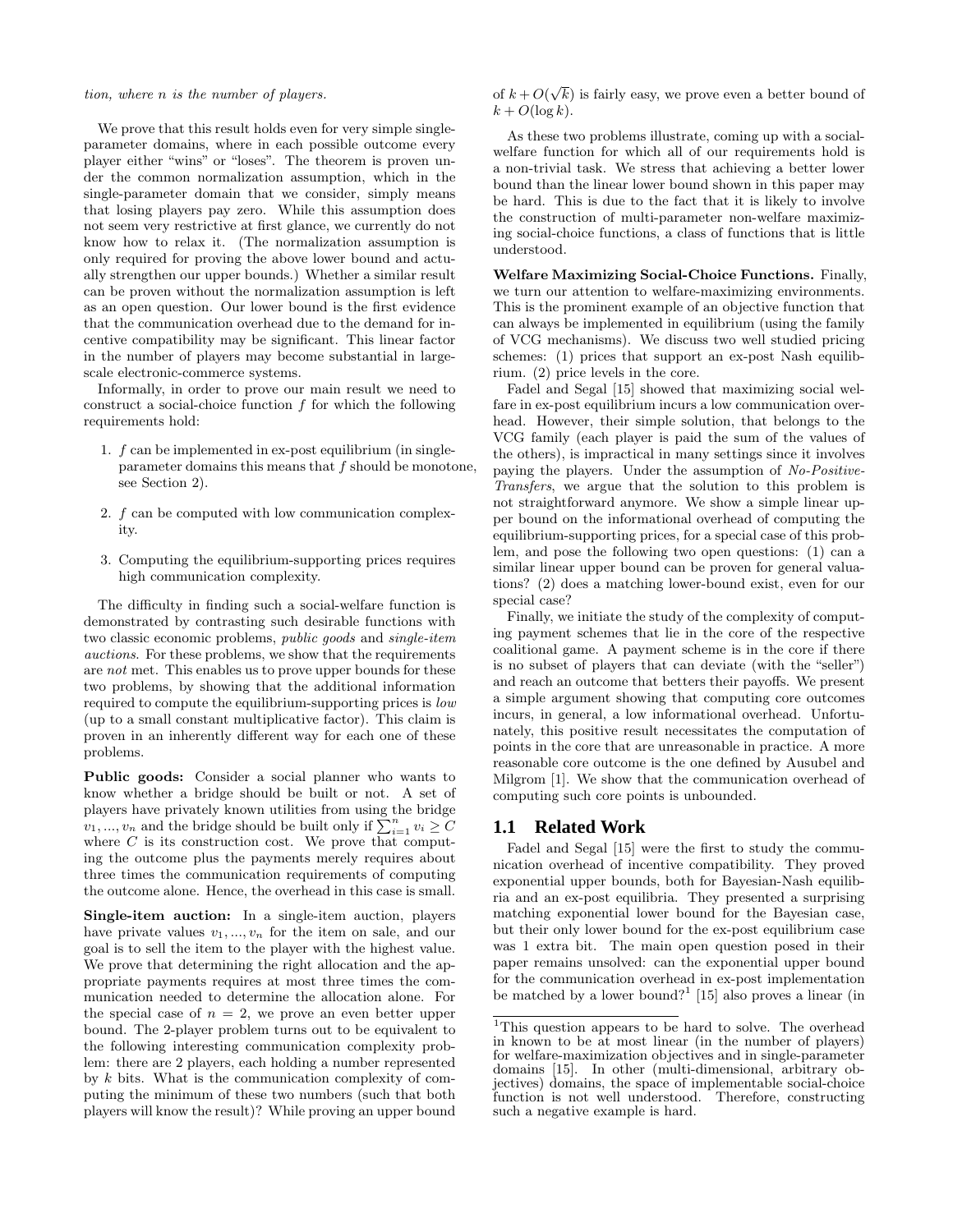the number of players) upper bound on the communication overhead of incentive compatibility in single-parameter domains. Both [15] and our paper belong to a more general line of research studying communication and information aspects of various economic environments, for example in auctions [12, 5, 6] and in more general economic domains [4, 14]. A recent survey on this line of research in the context of combinatorial auctions is found in [13]. The basic model for communication complexity was presented by Yao [16]. A survey on communication complexity can be found in [9].

The question of the computational burden of computing payments in social-welfare maximizing environments has received some attention in the past: one of the open questions raised in the seminal paper by Nisan and Ronen [11] is whether VCG payments could be discovered with a smaller computational cost than that of the in naïve solution that solves  $n + 1$  separate problems (once for determining the outcome, and  $n$  additional solutions where players are excluded in turns). Indeed, [8] proved that when auctioning shortest paths, VCG prices can be determined by solving a single shortest-path problem (see also the recent work by [7]). [3] showed, via linear-programming duality, that calculating VCG prices can be done in certain domains by solving two optimization problems. The above results consider computational complexity, while in this paper we measure the additional communication complexity of computing the appropriate payments.

## **1.2 Organization of the Paper**

The rest of the paper is organized as follows: we present our model and notations in Section 2. We prove a constant upper bound on the informational overhead of incentive compatibility for the classic model of single-item auctions in Section 3. In Section 4, we prove our results for public goods problems. We present a construction that proves a linear lower bound in Section 5. Finally, in Section 6, we explore welfare-maximizing social-choice functions.

#### **2. BACKGROUND AND THE MODEL**

#### **2.1 Mechanism Design**

The mechanism design setting considered in this paper is as follows: there is a set  $N$  of  $n$  players, and a set of outcomes O. Each player i has a valuation function, or type,  $v_i : O \rightarrow$  $\mathbb{R}_{\geq 0}$ , that belongs to a set of valuation functions  $V_i$ . A social-choice function (SCF) is a function that assigns every n-tuple of players' valuation functions  $v = (v_1, ..., v_n) \in V_1 \times$  $\ldots \times V_n$  ("type-profile") an outcome  $o \in O$ . Each  $v_i$  is private and only known to i.

A payment function is a function  $p: V_1 \times \ldots \times V_n \to \mathbb{R}^n$ .

DEFINITION 1. A social-choice function  $f$  is said to be implementable (in the ex-post Nash sense) if there is a payment function p such that the following holds:

$$
\forall v = (v_1, ..., v_n) \in V_1 \times ... \times V_n, \ \forall i \in N, \ \forall v'_i \in V_i,
$$

$$
v_i(f(v)) - p(v) \ge v_i(f(v'_i, v_{-i})) - p(v'_i, v_{-i})
$$

(where  $(v'_i, v_{-i})$  is the type profile in which i has type  $v'_i$  and every player  $j \neq i$  has type  $v_j$ )

Informally,  $f$  is implementable if it is possible to come up with a payment scheme that incentivizes players to report truthful information. For example, the social-choice function in single-item auctions (where the item should be sold to the player with the highest value) is  $f(v_1, ..., v_n) \in$  $\arg max_{i \in N} v_i$ , where  $v_i$  is the value of agent i for the item. The payment scheme in a second-price (Vickrey) auction is known to implement this social-choice function in equilibrium.

In this paper we provide several examples of single-parameter domains, where the type on a player can be represented by a single scalar. We consider specific single-parameter environments where every outcome defines whether each player "wins" or "loses"  $(f(v) \subseteq N$  is the set of winners). The player gains a value of  $v_i \geq 0$  if she wins, and she gains 0 when losing. We focus on normalized mechanisms in which losers pay 0. The following is a well known characterization of implementable single-parameter social-choice functions.

DEFINITION 2. A single-parameter  $SCF f$  is monotone if for every player  $i \in N$ , all  $v_{-i} \in V_{-i}$  and all  $v'_i > v_i$  s.t.  $v'_i, v_i \in V_i$  it holds that if  $i \in f(v_i, v_{-i})$  then  $i \in f(v'_i, v_{-i})$ .

The following observation is well known (see, e.g., [10] and the reference therein).

OBSERVATION 2.1. A single parameter  $SCF$  f is implementable if and only if it is monotonic. In the case of normalized mechanisms a winner has to pay the minimal bid she has to declare in order to win.

#### **2.2 Communication Overhead of Incentive Compatibility**

We consider the communication problem in which each  $v_i$  is private and only known to i, and the players need to exchange information in order to compute the outcome of f. We work in the broadcast model in which each sent bit is received by all players (and not addressed only to one player). Let  $CC(f)$  denote the communication complexity of computing the outcome of f. Informally, the communication complexity of a function is the minimal number of bits that is required to compute the function (for any input).

How much additional communication burden is imposed by the necessity to compute payments that guarantee truthfulness? Let  $CC(f, p)$  denote the communication complexity of computing the outcome of  $f$  and payments that guarantee incentive compatibility (that is, computing the outcome of both  $f$  and *some* payment function that leads to the implementability of  $f$ .).

In order to formally define the informational overhead of incentive compatibility we need to be concrete about the information each player holds: Let  $f_k$  be a social-choice function with  $n$  players such that each player's valuation is represented using k bits of information, for some fixed  $k \in \mathbb{N}$ . Formally,  $f_k: \{0,1\}^{k \times n} \to O$ , i.e., for every  $(v_1, v_2, ..., v_n)$ with each  $v_i \in \{0,1\}^k$ ,  $f_k$  picks an outcome  $f_k(v_1, v_2, ..., v_n)$ .

DEFINITION 3. The informational overhead of incentive compatibility of  $f_k$  is defined to be  $\frac{CC(f_k, p)}{CC(f_k)}$ .

Our main result shows that for some social-choice functions  $f_k$  a significant informational overhead may be incurred, and we prove that this holds even in single parameter domains. Formally, in such domains the valuation of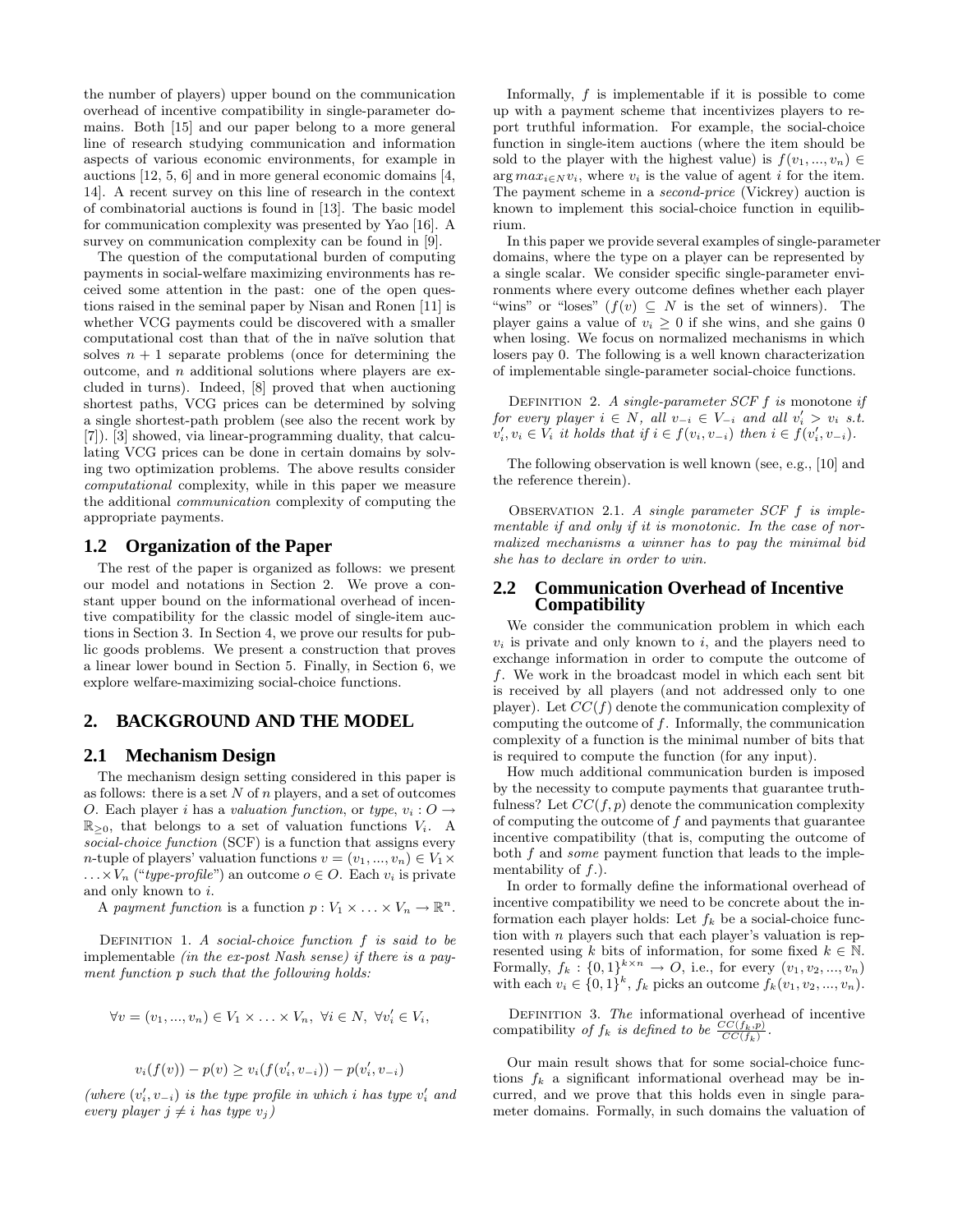a player is given by a number in  $[0, 1]$  represented by k bits (k is the precision in the representation of  $v_i$ ). That is, for every player i there is some  $t_i \in \{0, ..., 2^k-1\}$ , such that  $v_i = t_i \cdot 2^{-k}.$ 

## **2.3 Communication Complexity: Background and Basic Observations**

This section presents some basic background of some of the tools we use from the theory of communication complexity. For a comprehensive survey on the subject we refer the reader to [9].

OBSERVATION 2.2. If the range of function  $f$  is of size m  $(Range(f)) = m$ , then any communication protocol for f requires at least  $log(m)$  bits.

OBSERVATION 2.3. For any implementable function  $f_k$  with n players each holding k bits it holds that  $CC(f_k) \leq k(n - \frac{1}{n})$ 1) +  $\lceil \log(|Range(f_k)|) \rceil$  and  $CC(f_k, p) \leq kn$  (Range(f<sub>k</sub>) is the set of different outcomes in the range of  $f_k$ ).

PROOF. This is shown by considering two trivial protocols: To compute  $f_k$ , each of the players but the last one transmits all his information, and the last player computes the outcome and transmits the outcome. As there are  $|Range(f_k)|$  possible relevant outcomes,  $[log(|Range(f_k)|)]$ bits are clearly sufficient to encode all these outcomes. To compute  $CC(f_k, p)$  simply let all players transmit all of their private information.  $\Box$ 

Our proofs use a common communication-complexity technique called fooling sets. Intuitively, a fooling set is a large set of possible inputs such that any communication protocol must be able to distinguish between every two of them. Fooling sets arguments are based on following well known property of communication protocols. If a protocol executes exactly the same on two inputs, it must do so on any possible "combinations" of these inputs, thus must output the same outcome. For completeness, we give a formal definition of the fooling-set technique in Appendix A.1.

## **3. SINGLE-ITEM AUCTIONS**

A well known economic setting is the single-item auction, where a seller aims to sell an item to the bidder who values it the most.

DEFINITION 4 (SINGLE-ITEM-AUCTION). *Input: valuations*  $v_1, ..., v_n \in \mathbb{N}$  $\overline{Output:}$  a bidder with the highest value, i.e.,  $\arg max_{i \in N} v_i$  $\sqrt{\text{breaking}}$  ties lexicographically).

If bidder i wins his value for the outcome is  $v_i$ , otherwise his value for the outcome is 0. From SINGLE-ITEM-AUCTION we can derive the function SINGLE-ITEM-AUCTION<sub>k</sub> for the case that  $v_i = t_i \cdot 2^{-k}$  for some integer  $t_i \in \{0, ..., 2^k - 1\}$ and is represented by a  $k$ -bit string. It is well known that if the winner pays the second highest price then the auction is truthful.

Next we show that for SINGLE-ITEM-AUCTION the informational overhead of incentive compatibility is at most a small constant (3).

PROPOSITION 3.1. The informational overhead of incentive compatibility for the social-choice function SINGLE-ITEM-AUCTION is at most 3.

PROOF. To prove the claim we show that for every  $k$ , it holds for the social-choice function  $f_k = \text{SINGLE-IFEM}$ AUCTION<sub>k</sub> that  $CC(f_k, p) \leq 2 \cdot CC(f_k) + k \leq 3 \cdot CC(f_k)$ . The last weak inequality is a result of the following claim:<sup>2</sup>

CLAIM 1. For every  $n \geq 2$ , CC(SINGLE-ITEM-AUCTION<sub>k</sub>) k

PROOF. We shall prove that  $CC(f_k)$  is large by constructing a "fooling set" of size  $2^k$ . By Theorem A.1 this shows that  $CC(f_k) \geq k$ . Consider all pairs  $(v_1, v_2)$  such that  $v_1 = v_2$ . No two such pairs can be mapped by a protocol that computes  $f$  to the same monochromatic rectangle (exactly the same execution of the protocol which leads to the same outcome). Let  $(v_1, v_2)$  and  $(v'_1, v'_2)$  be two such type-profiles that are mapped to the same rectangle. Observe, that for all these type-profiles bidder 1 wins and bidder 2 loses. W.l.o.g., let  $v_1 \nvert v_1'$ . Then,  $(v_1, v_2')$  should also be mapped to the same rectangle. However, this leads to a contradiction because in this case player 2 should win. Hence, there are at least  $2^k$  rectangles, and so any protocol that computes f must transmit at least k bits.  $\square$ 

To show that  $CC(f_k, p) \leq 2CC(f_k) + k$  we present a simple protocol for  $CC(f_k, p)$ : run the protocol for  $f_k$  to find the player with highest value. Remove the highest bidder and run the protocol for  $f_k$  again. Now the players know who is the player with the second highest value. Finally, this player transmits his value, which requires  $k$  more bits.

#### **3.1** An improved analysis for  $n = 2$

Auctioning a single item is probably the most fundamental problem in mechanism design. In this section we present a better analysis of the communication burden in second-price auctions with two players. We present an iterative mechanism where players broadcast their information in turns, and an alphabet-changing trick that allows us to save in information (a similar protocol without changing alphabets proves √ a  $1 + O(\sqrt{k})$  bound).

THEOREM 3.2. For the social-choice function SINGLE-ITEM-AUCTION<sub>k</sub> and  $n = 2$ , the information overhead of incentive compatibility is at most  $1 + O(\frac{\log(k)}{k})$ .

The proof appears in Appendix B. We note that the proof of this result implies that the informational overhead of incentive compatibility for SINGLE-ITEM-AUCTION with  $n = 2$ is extremely small and tend to 1 very fast with  $k$ .

## **4. THE PUBLIC-GOOD SETTING**

We now consider another classic economic setting - the construction of a public project ("public good"). Each player in a set of players has a "benefit" of  $v_i$  from using the public good, and the social planner aims to build it only if the sum of benefits exceeds the construction cost C. The function is defined given the parameter  $C \geq 0$ .

DEFINITION  $5$  (*C*-PUBLIC-GOOD). Input: valuations  $v_1, ..., v_n \in \mathbb{N}$ .  $\frac{Input}{Output:}$  "Build" if  $\sum_{i=1}^{n} v_i \ge C$ , "Do not build" Otherwise.

 $2$ We prove this claim for completeness. Similar claims were proven before, e.g., in [12].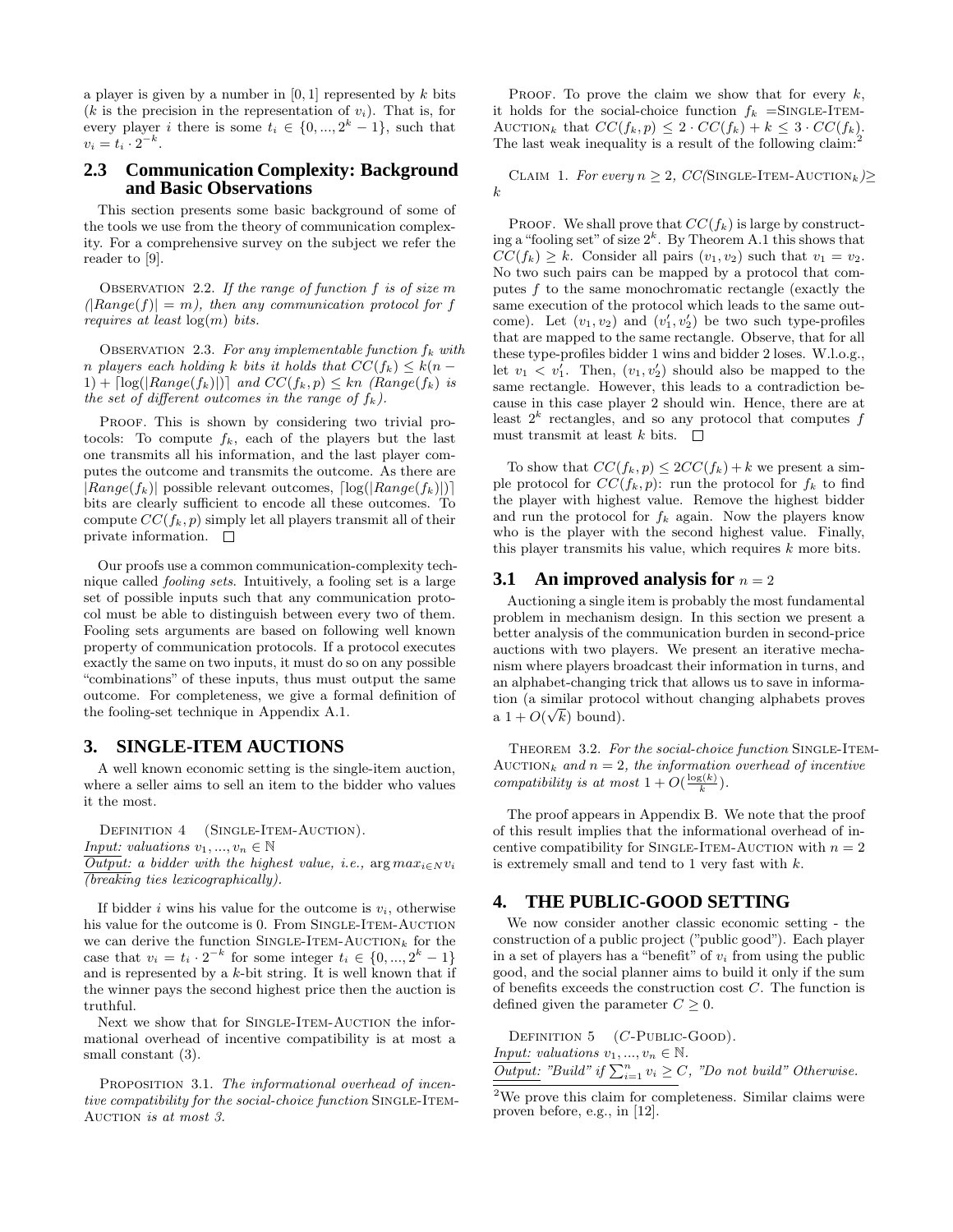It is easy to observe that the payments that implement this SCF in a normalized mechanism are  $p_i = C - \sum_{j \neq i} v_j$  in the case of "Build" (and all players win). Again, we consider the derived SCF C-PUBLIC-GOOD<sub>k</sub> for the case that  $v_i$  =  $t_i \cdot 2^{-k}$  for some integer  $t_i \in \{0, ..., 2^k-1\}$  and is represented by a  $k$ -bit string.

In the next section we consider the problem for the case of 2 agents. We show that the informational overhead of incentive compatibility for that case is almost 2. Yet, in the following section we show that when moving to an *n*-player setting the overhead remains constant and does not grow with  $n$ .

#### **4.1 A Lower Bound for 2-Player Settings**

We start by considering the case of only 2 players and show that there is lower bound that is almost 2 on the informational overhead of incentive compatibility.

PROPOSITION 4.1. Assume  $n = 2$ . For any  $\epsilon > 0$ , for any large enough  $k$  there exists a cost  $C$  such that the informational overhead of incentive compatibility for the socialchoice function C-PUBLIC-GOOD<sub>k</sub> is at least  $2 - \epsilon$ .

PROOF. To prove the claim we consider the SCF  $f_k = C$ -PUBLIC-GOOD<sub>k</sub> for the case that the cost C of the public good is  $1 - 2^{-k}$ .

By Observation 2.3 it holds that  $CC(f_k) \leq k+1$  (as there are only 2 possible outcomes  $|Range(f_k)| = 2$ . In order to prove the proposition we show below that  $CC(f_k, p) \geq 2k -$ 1. This implies that the informational overhead of incentive compatibility of C-PUBLIC-GOOD<sub>k</sub> is at least  $\frac{2k-1}{k+1} = 2 \frac{3}{k+1}$ . Clearly for any  $\epsilon > 0$  there is a k such that this is larger than  $2 - \epsilon$ . To conclude the proof of the theorem we next show that  $CC(f_k, p) \geq 2k - 1$ .

CLAIM 2. When  $n = 2$  and  $C = 1 - 2^{-k}$ ,  $CC(C$ -PUBLIC-GOOD<sub>k</sub>,  $p$ )  $\geq 2k - 1$ .

PROOF. Figure 1 describes the function  $f_k$ . We shall call any pair of possible values  $(v_1, v_2)$  a type-profile. Observe, that there are  $2^{2k}$  possible type-profiles, out of which  $2^{2k-1} + 2^{k-1} > 2^{2k-1}$  are type profiles in which  $v_1 + v_2 \ge$ C. We shall prove that for every two type-profiles  $v =$  $(v_1, v_2)$  and  $v' = (v'_1, v'_2)$ , such that  $v_1 + v_2 > C$ ,  $v'_1 + v'_2 > C$ C, and  $v \neq v'$ , it must hold that any protocol that computes incentive-compatible payments outputs  $p(v_1, v_2)$  =  $\overline{\big(p_1(v_1,v_2),p_2(v_1,v_2)\big)}\,\neq\, p(v_1^{'},v_2')\,=\, (p_1'(v_1,v_2),p_2'(v_1,v_2)).$ This would imply that  $f_k$  has at least  $2^{2k-1}$  different outcomes in its range, which means that at least  $log(2^{2k-1}) =$  $2k - 1$  bits must be transmitted (by Observation 2.2).

Let  $v = (v_1, v_2)$  and  $v' = (v'_1, v'_2)$  be two type-profiles such that  $v_1 + v_2 > C$ ,  $v'_1 + v'_2 > C$ , and  $v \neq v'$  (different typeprofiles in which both players win). W.l.o.g. assume that  $v_1 \neq v_2$ . Then, we shall show that  $p_2(v_1, v_2) \neq p_2(v'_1, v'_2)$ . As shown in Figure 1, the payment of a winning player must be the minimal value it needed in order to win. That is, the payment of player 1 is the horizontal projection on the diagonal line, and the payment of player 2 is the vertical projection on the diagonal line. Hence, if the value of player 1 is  $v_1$  then the payment of player 2,  $p_2(v_1, v_2)$ , is exactly  $C - v_1$  (that is, the minimal value of player 2 for which they both win). Similarly,  $p_2(v'_1, v'_2) = C - v'_1$ . Since  $v_1 \neq v'_1$  we conclude that  $p_2(v_1, v_2) \neq p_2(v'_1, v'_2)$ .

The theorem follows.



Figure 1: The description of the 2-Not-Too-Far socialchoice function. For every profile of values for the players, the figure shows whether A wins, B wins or both. In all other profiles both lose. The hardness of this example is due to the fact that every two profiles of values for which the two players win (e.g.,  $x$  and  $y$  in the picture) is associated with different prices. Note that the prices are determined by a projection on the diagonals defined by the social-choice function.

## **4.2 A Constant Upper Bound for n-Player Settings**

As we have seen, for  $n = 2$  the informational overhead of the public good function is essentially  $2<sup>3</sup>$  One might hope that a generalization of this function to an  $n$ -player setting leads to a lower bound of n. Yet we show that this is not the case.

THEOREM 4.2. Fix  $\epsilon > 0$ . For any C, the informational overhead of incentive compatibility of the social-choice function C-PUBLIC-GOOD<sub>k</sub> with  $n \geq 3$  agents and k that is large enough is at most  $2 \cdot \frac{n}{n-1} + \epsilon < 3 + \epsilon$ .

We refer the reader to Appendix C for the proof of the theorem.

# **5. MAIN RESULT: A LINEAR LOWER BOUND**

In order to prove a lower bound of  $n$  we must identify a social-choice function f such that  $CC(f)$  is substantially (essentially factor *n*) smaller that  $CC(f, p)$ .

## **5.1 Another Lower Bound for** 2 **Players**

The reader may expect a straightforward generalization of the 2-player public-good problem to enable us to get an  $\Omega(n)$ lower bound for general single-parameter domains. However, as shown in Section 4.2 this is not the case. In fact, the nplayer public-good problem is such that the communication cost of selfishness is never greater than  $3 + \epsilon$ .

We will now present a construction that does extend to  $n$ players, and thus obtains a linear lower bound. We will start by presenting the construction and the proof for 2 players, and then we will describe the general construction and proof.

Consider the 2-player social-choice function depicted in Figure 1. As before, we have 2 players 1, 2, each holding a

<sup>&</sup>lt;sup>3</sup>It is relatively easy to derive a matching upper bound of about 2 as it is clear that  $2k$  bits are always sufficient to compute the payments and it is relatively easy to show that k bits are necessary to compute the outcome.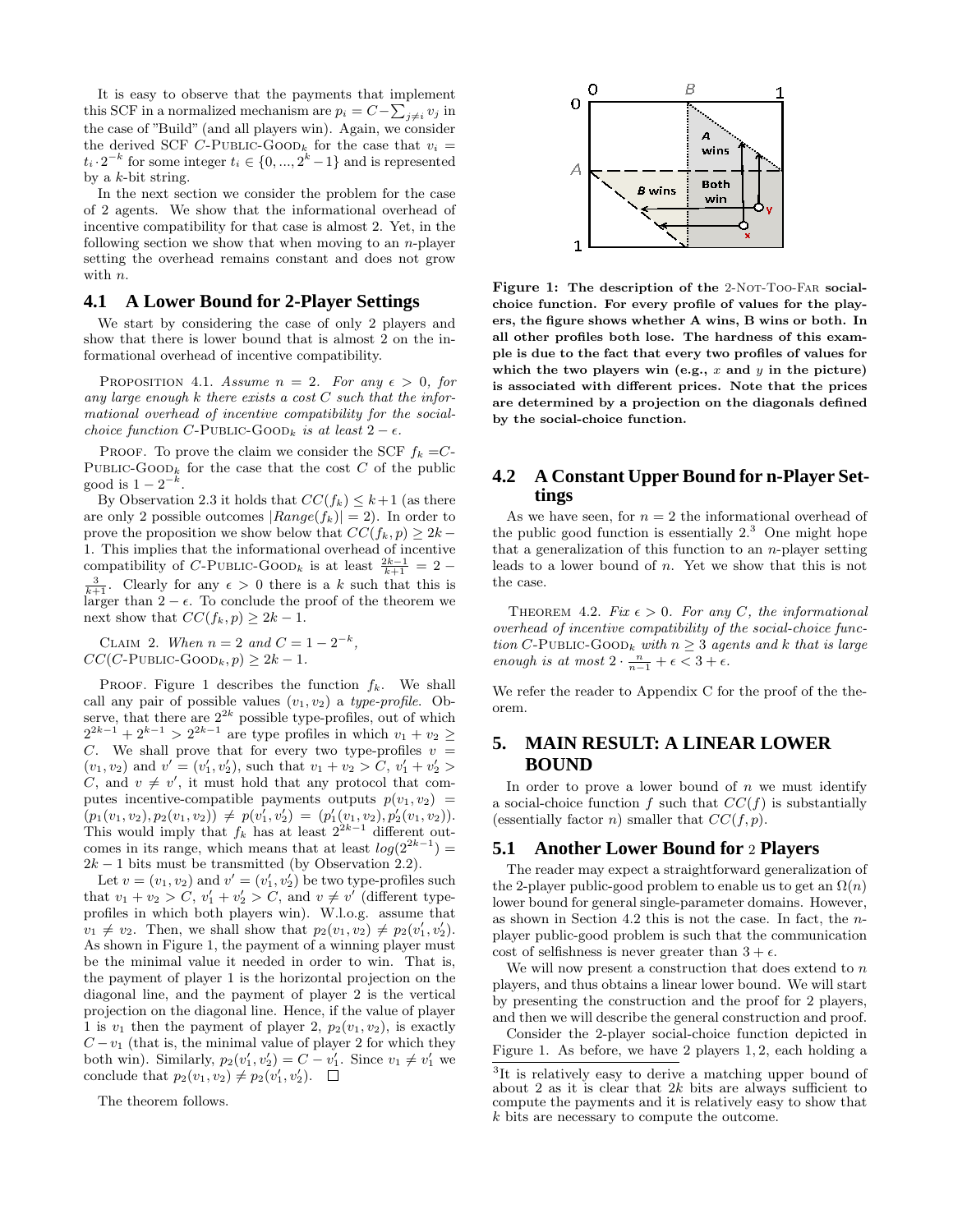value  $v_i = t_i \cdot 2^{-k}$  for an integer  $t \in \{0, ..., 2^k-1\}$ , represented by a k-bit string. Player i's utility from winning is  $v_i$ , and his utility from losing is 0. Player 1 wins if and only if  $v_2 \geq 1/2$ and  $v_1 \ge v_2 - 1/2$ . Similarly, player 2 wins if and only if  $v_1 \geq 1/2$  and  $v_2 \geq v_1 - 1/2$ . We shall refer to  $f_k$  as the "NOT-TOO- $FAR_k$ " social-choice function. It is easy to check that Not-Too-Fark is monotone and thus its informational overhead of incentive compatibility is finite.

PROPOSITION 5.1. For any  $\epsilon > 0$ , for any k large enough the informational overhead of incentive compatibility for the social-choice function NOT-TOO-FAR<sub>k</sub> is at least  $2 - \epsilon$ .

PROOF. Let  $f_k = NOT-TOO$ -FAR<sub>k</sub>. By Observation 2.3 it holds that  $CC(f_k) \leq k+2$  as there are 4 outcomes in the range (any subset of the player can win).

We show below that  $CC(f_k, p) \geq 2k - 2$ . From this we derive that  $\frac{CC(f_k, p)}{CC(f_k)} \geq \frac{2k-2}{k+2} = 2 - \frac{6}{k+2}$ . Clearly as this a monotonic function of k that converge to 2, for any  $\epsilon > 0$ there is a k such that this is larger than  $2 - \epsilon$ . We next derive the promised lower bound on  $CC(f_k, p)$ .

$$
CLAIM 3. For n = 2, CC(NOT-TOO-FAR_k, p) \ge 2k - 2.
$$

PROOF. Consider the type-profiles  $(v_1, v_2)$  such that both  $v_1$  and  $v_2$  are at least 1/2. Observe, that there are exactly  $2^{2k-2}$  such type-profiles, and that both players win for each such type profile.

We shall prove that for every two such type-profiles  $v =$  $(v_1, v_2)$  and  $v' = (v'_1, v'_2)$  it must hold that any communication protocol that computes incentive-compatible payments outputs  $p(v_1, v_2) \neq p(v'_1, v'_2)$ . Therefore, any such protocol has at least  $2^{2k-2}$  outcomes in its range. By Observation 2.2 this implies that the minimal number of bits that must be transmitted by any such protocol is at least  $\log(2^{2k-2}) = 2k - 2.$ 

W.l.o.g., assume that  $v_1 \neq v'_1$ . From Figure 1 one can deduce that in the event that both players win the payment of each is the other's player's value minus 1/2. We shall show that  $p_2(v_1, v_2) \neq p_2(v'_1, v'_2)$ . Clearly  $p_2(v_1, v_2)$  $v_1 - 1/2$  (the minimal value for which 2 would win). Similarly,  $p_2(v'_1, v'_2) = v'_1 - 1/2$ . Since  $v_1 \neq v'_1$  we conclude that  $p_2(v_1, v_2) \neq p_2(v'_1, v'_2).$ 

The theorem follows.

#### **5.2 A Linear Lower Bound for** n **Players**

We are now ready to prove the main theorem of this paper. The social-choice function for which we shall prove a lower bound of about n is an extension of 2-NOT-TOO-FAR<sub>k</sub> to n-player settings.

DEFINITION  $6$  (NOT-Too-Far<sub>k</sub>).

Input: valuations  $v_0, ..., v_{n-1} \in \mathbb{N}$  represented by strings of k bits.

Output: A set of winning players from N. Player i wins if one of the following happen:

1. 
$$
v_j \geq 1/2
$$
 for every  $j \in N$ .

2. 
$$
v_j \ge 1/2
$$
 for every  $j \in N$ ,  $j \ne i$ , and  
\n $v_i \ge v_{i+1 \pmod{n}} - 1/2$ .

We first observe that the function NOT-TOO-FAR<sub>k</sub> is implementable, and therefore the informational overhead of incentive compatibility is well defined. Indeed, it is easy to see that if player i wins in NOT-TOO-FAR<sub>k</sub> and increases its bid,  $i$  will still win.

Observation 5.2. The social-choice function Not-Too- $FAR_k$  is monotone.

We are now ready to present the main result, a linear lower bound on the informational overhead of incentive compatibility for a single-parameter SCF. This is done by showing that computing both the function and the payments  $(CC(f,p))$  requires lots of communication since there are many different price-vectors the mechanism should distinguish between; also, computing the function alone  $(CC(f))$ requires a low amount of communication since after all players declared if their value exceeds 1/2 using 1 bit each, the only relevant information is held by up to two players  $(v_i)$ and  $v_{i+1}$  for some i).

THEOREM 5.3. For any  $\epsilon > 0$  and for k large enough, the informational overhead of incentive compatibility for the social-choice function NOT-TOO-FAR<sub>k</sub> is at least  $n - \epsilon$ .

PROOF. Let  $f_k = NOT-TOO-FAR_k$ . We show below that  $CC(f_k, p) \ge n(k-1)$  (Claim 4) and that  $CC(f_k) \le n+k+1$ (Claim 5). From these two facts we derive that  $\frac{CC(f_k, p)}{CC(f_k)} \geq$  $\frac{n(k-1)}{k+n+1} = n - \frac{n(n+2)}{n+k+1}$ . Clearly for any  $\epsilon > 0$  there is a k such that this is larger than  $n - \epsilon$ . We next derive the promised bounds on  $CC(f_k, p)$  and  $CC(f_k)$ .

CLAIM 4.  $CC(NOT-TOO-FAR_k, p) \ge n(k-1)$ .

PROOF. There are  $2^{n(k-1)}$  type-profiles  $(v_0, \ldots, v_{n-1})$  such that each  $v_i$  is at least  $1/2$ . For all these type-profiles all players win. Let  $(v_0, \ldots, v_{n-1})$  and  $(v'_0, \ldots, v'_{n-1})$  be two different such type-profiles. Let  $p(v_0, \ldots, v_{n-1})$  and  $p(v'_0, \ldots, v'_{n-1})$  be the incentive-compatible payments outputted by a communication protocol for these two typeprofiles. We shall show that these two payment vectors must be different. This is derived from the fact that

 $p_i(v_0, \ldots, v_{n-1}) = v_{i+1 \pmod{n}} - 1/2$ , and similarly,  $p_i(v'_0, \ldots, v'_{n-1}) = v'_{i+1 \pmod{n}} - 1/2$ . Hence, as shown in Proposition 4.1, if any coordinate  $j \in \{0, 1, ..., n-1\}$  is such that  $v_i \neq v'_i$  this implies that  $p_{j-1}(v_0, v_2, ..., v_{n-1}) \neq$  $p_{j-1}(v'_0, v'_2, ..., v'_{n-1})$ . Therefore, any protocol that computes incentive-compatible payments has at least  $2^{n(k-1)}$  outcomes in the range of  $f_k$  and thus requires at least  $n(k-1)$  bits (by Observation 2.2). We conclude that  $CC(f_k, p) \ge n(k -$ 1).  $\square$ 

CLAIM 5.  $CC(NOT-TOO-FAR_k) \leq n + k + 1$ .

PROOF. We show that  $CC(f_k) \leq k+n+1$  by exhibiting a communication protocol that computes  $f_k$  and only requires  $k + n + 1$  bits: First, each player i transmits a single bit  $b_i$ that indicates whether his value is at least  $1/2$  (*i* transmits 1 if  $v_i \geq 1/2$ ). If  $b_i = 1$  for all i then all players win. If for two or more players  $b_i = 0$  then all players lose. If there is a player j such that  $b_i = 0$  and for all other players it holds that  $b_i = 1$  then all other players (but j) lose. In this case, in order to determine whether player  $j$  wins, player  $j$  +  $1 \ (mod n)$  transmits all of his bits. Player j (who now knows  $v_{j+1 \pmod{n}}$  checks whether  $v_j \ge v_{j+1 \pmod{n}} - 1/2$  (in which case player  $j$  wins). He now broadcasts an additional bit informing the others of the result (1 indicating "I win" and 0 indicating "I lose"). Observe, that overall  $k + n + 1$ bits were transmitted, and that the protocol does indeed compute Not-Too-Fark. So,  $CC(f_k) \leq k+n+1$ .  $\Box$ 

The theorem follows.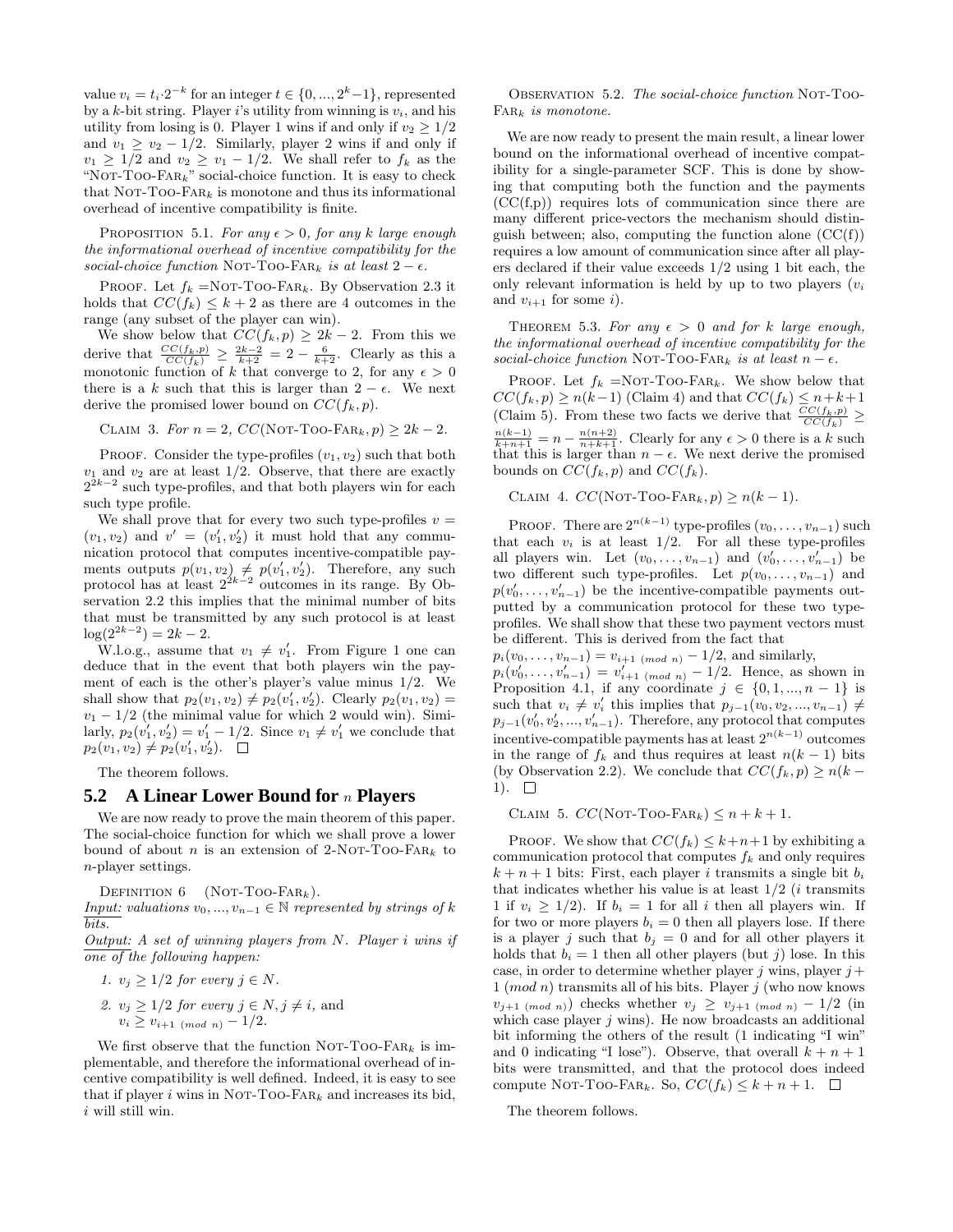# **6. WELFARE MAXIMIZATION: VCG AND THE CORE**

In this section we study social-choice functions of a particular type – social choice functions that maximize the social welfare. We consider two payment scheme for such environments. In Subsection 6.1 we study prices supporting expost Nash equilibria (which are VCG payments under some conditions). In Subsection 6.2, we introduce the problem of measuring the communication overhead of computing points in the core.

Recall that we consider mechanism-design settings with a social-choice function  $f$ , outcome set  $O$  and valuation spaces  $V_1, ..., V_n$ . Note that in this section we allow multiparameter valuations.

DEFINITION 7. A social choice function  $f$  is welfare max-DEFINITION *i*. A social choice function *j* is well<br>are imizing if for every **v**,  $f(v) \in argmax_{o \in O} \sum_{i=1}^{n} v_i(o)$ .

# **6.1 Ex-post equilibrium: VCG prices**

#### *6.1.1 VCG prices: Overview*

Recall that with VCG prices the welfare maximizing outcome *o* is chosen, and each player pays  $h_i(v_{-i}) - \sum_{j \neq i} v_j(o)$ (where the  $h_i(\cdot)$  is a function that does not depend on  $v_i$ ). It is well known that such payments, for any choice of the  $h_i$ 's, supports a dominant strategy equilibrium (in our case, the mechanisms are iterative and the ex-post equilibrium concept is used).

Probably the most common choice for the  $h_i$  terms for VCG mechanisms is the Clarke pivot rule, where the payment of each player becomes  $max_{a \in O} \sum_{j \neq i} v_i(a) - \sum_{j \neq i} v(o)$ . This choice of the  $h_i$ 's implies that the mechanism has the following important property:<sup>4</sup>

DEFINITION 8. A payment scheme has No Positive Transfers (NPT) if for every valuation profile v and every player i,  $p_i(\mathbf{v}) \geq 0$ .

#### *6.1.2 Communication Overhead*

Fadel and Segal [15] gave an elegant solution to the communication overhead of computing some equilibrium prices. They show that the overhead is very small: it is an additive term that is not related to the complexity of the social-choice function, but only depends on the representation of values by the players. Recall that the value each player has for an alternative is represented by at most  $k$  bits.

PROPOSITION 6.1 ([15]). For any welfare maximizing function,  $CC(f, p) \leq CC(f) + n \cdot k$ .

However, Proposition 6.1 computes VCG prices with positive transfers to the players. When this is not allowed, the bound on the communication level is no longer trivial. Under the NPT assumptions, we were able to bound the communication overhead for settings where every bidder has a zero valuation. That is, a player with such a valuation will never affect the outcome. For example, in a combinatorial-auction model, if the player may have a valuation that gives him a value of 0 for every possible bundle of items he gets, this is a zero valuation. Note that settings may exist where the valuation space has no such valuation (e.g., in combinatorial auction a player may always have a value of 10 for either item a or item b).

A player that reports a valuation function where the value for every bundle is zero, will actually ensure that the outcome is computed regardless of his preferences.

DEFINITION 9. We say that a player i has a zero valuation *if there exists*  $v_i^0 \in V_i$  such that for every  $v_{-i}$ ,  $f(v_i^0, v_{-i}) \in$ argma $x_{o \in O} \sum_{j \neq i} v_i(o)$ .

Let  $CC_{NPT}(f, p)$  denote the communication complexity of computing the social-choice function  $f$  and some payments with no positive transfers. Note that this definition allows us to find payments that are not necessarily VCG with the Clarke pivot rule; this makes the construction of lower bounds for this measure actually harder.

PROPOSITION 6.2. Assume that every player has a zero valuation. Then, for every welfare maximizing function f,  $CC_{NPT}(f, p) \leq (n+1)CC(f) + n \cdot k.$ 

PROOF. We are given a "black-box" that computes the function  $f(v)$  using  $CC(f)$  bits for every valuation profile v. We will use this black box once for computing  $f(v)$ , and n more times for  $(v_i^0, v_{-i})$ , where  $i = 1, ..., n$ . For computing the VCG prices, we should also ask the players for  $v_i(o)$  (*o* is the chosen alternative), which may take up to  $\epsilon = n \cdot k$  bits (again,  $k$  is the precision or number of bits of the value of a player for a single alternative) and this term is independent of  $CC(f)$  and is therefore negligible.  $\square$ 

We direct the attention of the reader to the following open questions. Any non-linear upper or lower bounds in this context will be considered surprising.

Open questions: For welfare maximizing social-choice functions, can equilibrium supporting prices that admit NPT can be computed:

- 1. with a linear communication overhead, even without assuming the zero-valuation property?
- 2. with o(n) communication overhead, even with the zerovaluation property?

## **6.2 Core Outcomes**

Consider a coalitional game with a set of  $n + 1$  players  $N^+ = \{0, 1, ..., n\}$  (player 0 is interpreted as the "seller") – where the coalitional value is defined as follows:

- $w(S) = max_{o \in O} \sum$  $i\in S} v_i(o)$ , if  $0 \in S$ .
- $w(S) = 0$ , if  $0 \notin S$ .

A vector  $\pi \in \mathbb{R}^{n+1}$  is in the *core* of this coalitional game, if A vector  $\pi \in \mathbb{R}$  is in the *core* of this coantional game, if  $w(N^+) = \sum_{i \in N^+} \pi_i$  and for every  $S \subset N^+$  we have  $w(S) \le$  $\pi_{i\in S}$   $\pi_i$ . Intuitively,  $\pi$  should be thought of as a vector of payoffs (utilities), and this payoff vector is in the core if no subset of players can have a better deal with the social planner (the "seller"). It is known ([1]) that the core of this game is non-empty, and that every core allocation is welfare maximizing.

<sup>&</sup>lt;sup>4</sup>It also guarantees another close property of *individual ra*tionality, that is, the utility of the players is never negative.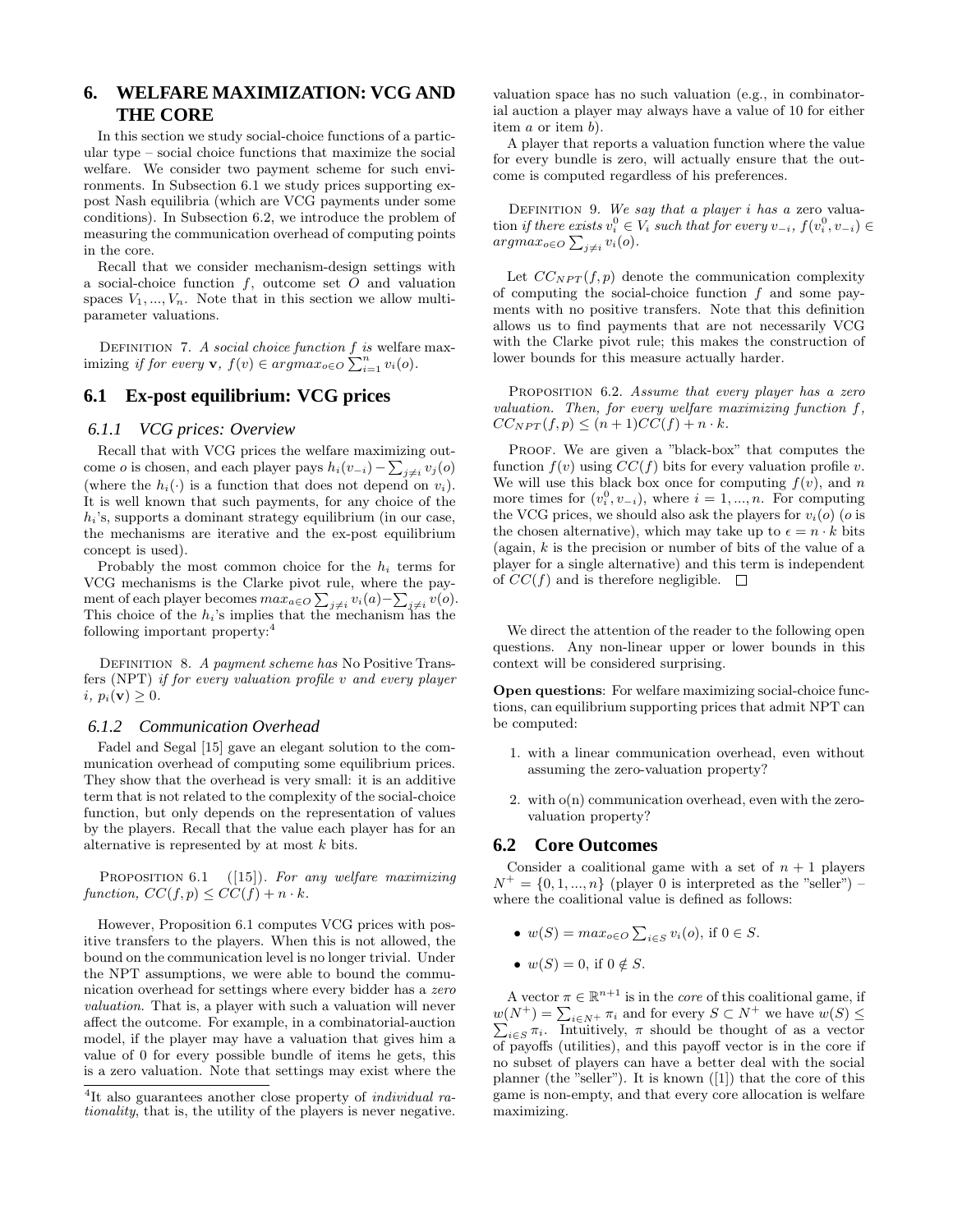DEFINITION 10. A social-choice function f and a payment scheme p are in the core, if for every profile of valuations v, the vector of payoffs

$$
(v_1(o) - p_1(v), v_2(o) - p_2(v), ..., v_n(o) - p_n(v))
$$

is in the core of the respective coalitional game (where  $f(\mathbf{v}) =$ o).

We denote the communication complexity of determining the function  $f$  and some set of payments  $p$  in the core as  $CC_{core}(f, p).$ 

It turns out that computing a core outcome can be done with a small communication overhead that is independent of the communication complexity of  $f$ . We can thus prove a result that is similar in spirit to Proposition 6.1.

THEOREM 6.3.  $CC_{core}(f, p) \leq CC(f) + n \cdot k$ 

PROOF. The payoff vector  $(0,...,0)$  is always in the core (i.e., every player pays his exact value for the outcome:  $p_i(\mathbf{v}) = v_i(o)$ . It is easy to see that no coalition can then deviate. Thus, we can first compute the welfare-maximizing outcome using  $CC(f)$  bits, and then ask each bidder to report his value from this outcome using  $k$  bits.  $\Box$ 

As in the VCG case, the above positive result is unrealistic, since eliciting the exact valuation of rational players seems to be impossible. A probably more reasonable point in the core is the one described by Ausubel and Milgrom [1]. Their payment method can be computed using an iterative ascending-price bidding process, and also have some desired incentive properties (see more details in [1, 2]). These prices are computed by an ascending-price auctions that use personalized bundle prices. A formal definition of this pricing scheme can be found in [1], together with a detailed comparison to VCG payments. We denote the communication complexity of computing a welfare-maximizing allocation and the Ausubel-Milgrom core payments by  $CC_{core}^{AM}(f, p)$ . We show by a trivial example that the communication overhead of computing the Ausubel-Milgrom outcome over computing the welfare-maximizing outcome is unbounded.

PROPOSITION 6.4.  $\frac{CC_{core}^{AM}(f,p)}{CC(f)}$  cannot be bounded from above by any number  $\alpha$  (even when  $\alpha$  is allowed to be a function of the input).

PROOF. It is known that for auctions with (gross) substitutes valuations, the Ausubel-Milgrom core prices coincide with VCG prices. We will show a trivial example where the optimal allocation can be computed with out any communication (i.e., known in advance), but computing VCG prices requires positive amount of communication. Note that this does not prove the same claim for finding

equilibrium-supporting prices, since if the outcome is known in advance, any set of prices is incentive compatible. The example: consider an auction for one item among two bidders 1,2.  $V_1 = \{10\}$ ,  $V_2 = \{0, 1\}$ . Bidder 1 clearly wins, but the VCG prices need to disclose  $v_2$ .  $\Box$ 

## **7. REFERENCES**

- [1] L. M. Ausubel and P. R. Milgrom. Ascending auctions with package bidding. Frontiers of Theoretical Economics, 1:1–42, 2002.
- [2] Lawrence M. Ausubel and Paul Milgrom. In P. Cramton and Y. Shoham and R. Steinberg (Editors), Combinatorial Auctions. Chapter 1. The Lovely but Lonely Vickrey Auction. MIT Press., 2006.
- [3] Sushil Bikhchandani, Rakesh Vohra, Sven de Vries, and James Schummer. Linear programming and Vickrey auctions. Mathematics of the Internet: E-Auction and Markets, pages 75–115, 2002.
- [4] Liad Blumrosen and Michal Feldman. Implementation with a bounded action space. In Proceedings of the 7th ACM conference on Electronic commerce, pages 62–71, 2006.
- [5] Liad Blumrosen and Noam Nisan. On the computational power of iterative auctions I: demand queries. Discussion paper no. 381, The Center for the Study of Rationality, The Hebrew University., 2005. An extended abstract in EC'05 contained preliminary results.
- [6] Liad Blumrosen and Noam Nisan. On the computational power of iterative auctions II: ascending auctions. Discussion paper no. 382, The Center for the Study of Rationality, The Hebrew University., 2005. An extended abstract in EC'05 contained preliminary results.
- [7] Yuval Emek, David Peleg, and Liam Roditty. A near-linear time algorithm for computing replacement paths in planar directed graph. In SODA'08, 2008.
- [8] J. Hershberger and S. Suri. Vickrey prices and shortest paths: What is an edge worth? In Proceedings of the 42nd IEEE symposium on Foundations of Computer Science, page 252, 2001.
- [9] Eyal Kushilevitz and Noam Nisan. Communication Complexity. Cambridge University Press, 1997.
- [10] Noam Nisan. Introduction to Mechanism Design (for Computer Scientists) In Noam Nisan, Tim Roughgarden, Eva Tardos and Vijay Vazirani (Editors), Algorithmic Game Theory. Chapter 9.
- [11] Noam Nisan and Amir Ronen. Algorithmic mechanism design. Games and Economic Behaviour, 35:166 – 196, 2001. A preliminary version appeared in STOC 1999.
- [12] Noam Nisan and Ilya Segal. The communication requirements of efficient allocations and supporting prices. Journal of Economic Theory, 129(1):192 – 224, 2006.
- [13] Ilya Segal. In P. Cramton and Y. Shoham and R. Steinberg (Editors), Combinatorial Auctions. Chapter 11. The Communication Requirements of Combinatorial Allocation Problems. MIT Press., 2006.
- [14] Ilya Segal. The communication requirements of social choice rules and supporting budget sets. Journal of Economic Theory, 136:341–378, 2007.
- [15] Ilya Segal and Ronald Fadel. The communication cost of selfishness, 2006. Journal of Ecnomic Theory, to appear.
- [16] Andrew Chi-Chih Yao. Some complexity questions related to distributive computing. In ACM Symposium on Theory of Computing, pages 209–213, 1979.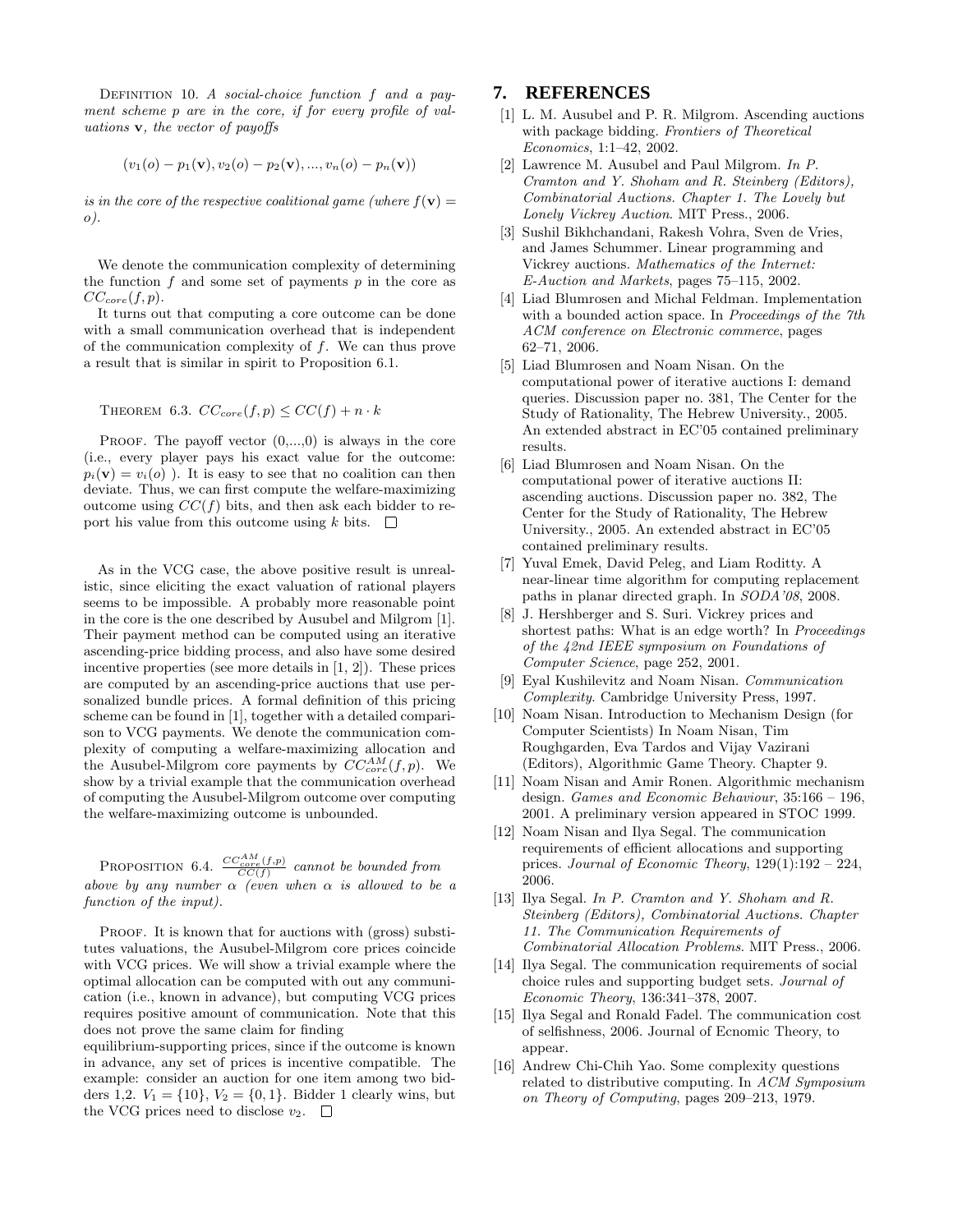# **APPENDIX**

# **A. BACKGROUND**

## **A.1 The fooling sets techniques**

Suppose that some communication protocol that computes a social function  $f$  for a two-player setting cannot distinguish between  $(v_1, v_2)$  and  $(v'_1, v'_2)$ , then, that protocol cannot also tell the difference between these inputs and  $(v'_1, v_2)$ ,  $(v_1, v'_2)$ . This suggests a way for proving lower bounds on the communication complexity of social-choice functions: Find a subset of the inputs and prove that every member in this subset is assigned the same outcome, but a combination of every two members is assigned a different outcome. This will imply that any communication protocol must distinguish between every two members of the subset of inputs. This, in turn, would mean that the logarithmic value of the cardinality of this subset is a lower bound on the number of bits that need to be transmitted in order to compute  $f$ . Formally, let  $f$  be a social-choice function. Let  $v, v'$  be two valuation functions. Let

$$
V_{v,v'} = \{v'' = (v''_1,...,v''_n)| \forall i \in N \ v''_i = v_i \text{ or } v''_i = v'_i\}
$$

A well known fact in communication complexity (see [9]) is the following:

THEOREM A.1. [Fooling Set Argument] Let  $f: V =$  $V_1 \times \ldots \times V_n \to O$  be a social-choice function. For every  $V' \subseteq V$  such that:

- there is an outcome  $o^* \in O$  such that for every  $v' \in V'$  $f(v') = o^*$ .
- for every  $v, v' \in V' \exists v'' \in V_{v,v'}$  such that  $f(v'') \neq o^*$

it holds that  $CC(f) \geq log(|V'|)$ .

# **B. AN IMPROVED UPPER BOUND FOR SIN-GLE ITEM AUCTIONS WITH TWO PLAY-ERS: THE PROOF**

In this section we prove Theorem 3.2.

THEOREM B.1. For the social-choice function SINGLE-ITEM-AUCTION<sub>k</sub> and  $n = 2$ , the information overhead of incentive compatibility is at most  $1 + O(\frac{\log(k)}{k})$ .

PROOF. By Observation 1 proved in the proof for Proposition 3.1,  $CC(f_k) \geq k$ . The theorem is a direct result of the following communication-complexity lemma. In the terms of our model, it shows that for  $n = 2$ ,

 $CC(\text{SINGLE-IFEM-AUCTION}_k, p) \leq k+O(\log(k))$  (recall that in single-item auctions, an equilibrium-supporting price is well known to be the second-highest price).

Lemma 1. Consider two players 1 and 2, each holds a number represented by  $k$  bits  $v_1, v_2$  (resp.). Both players can realize min $\{v_1, v_2\}$  with communication of at most  $k +$  $O(\log(k))$  bits.

PROOF. We present a protocol that computes  $f_k$  and incentive-compatible payments, and requires the transmission of at most  $k + O(\log(k))$  bits. It is well known that if the winning bidder is charged the value of the losing bidder then incentive compatibility is guaranteed (this is the celebrated "second-price auction"). So, computing  $f_k$  and

incentive-compatible payments can be done by finding the identity and value of the bidder with the lowest value.

We consider the following communication protocol: Let  $m = \lceil \log(k) \rceil$ . The two parties (bidders) encode their inputs (values) using an alphabet of size  $2^m - 1$ . The two parties now take turns sending the symbols ("blocks") of their input values (from most significant to least significant). The alphabet symbols are encoded using m bits and are represented by the strings  $0^m$  through  $1^{m-1}0$ . The string  $1^m$ is assigned a reserved meaning: "your previous string was not equal to mine". If one party sends the  $1<sup>m</sup>$  string, then it also sends an additional bit indicating who has the larger value, and that party then sends all of its remaining symbols (encoded normally).

What is the maximal cost of this protocol in bits? We are wasting at most two blocks and one more bit when one party discovers the differing blocks (the most wasteful possibility is if the non-sending party realizes that its input is smaller, in which case he needs to send the string with the reserved meaning, an additional bit indicating that he has the smaller value, and repeat the last symbol). The cost is therefore at most  $m \times R + 2m + 1$ , where R is the length of the kbit input encoded in the alphabet of size  $2^m - 1$ . That is, the number of symbols (blocks) sent times the number of bits needed to represent each symbol, plus the number of bits in two additional blocks, and another bit. The size of R must be such that  $(2^m - 1)^R \geq 2^k$ , that is, we can set R to be  $\lceil k/\log(2^m - 1) \rceil$ . Hence, the total cost in bits (setting  $m = \lceil \log(k) \rceil$ ) is at most  $\lceil \log(k) \rceil \times \lceil k/\log(k-1) \rceil + \lceil \log(k) \rceil$  $2\lceil log(k)\rceil + O(1)$ , which is  $k + O(log(k))$ .  $\Box$ 

The theorem follows.

# **C. A CONSTANT UPPER BOUND FOR PUBLIC GOODS: THE PROOF**

In this section we prove Theorem 4.2.

THEOREM C.1. Fix  $\epsilon > 0$ . For any C, the informational overhead of incentive compatibility of the social-choice function C-PUBLIC-GOOD<sub>k</sub> with  $n \geq 3$  agents and k that is large enough is at most  $2 \cdot \frac{n}{n-1} + \epsilon \leq 3 + \epsilon$ .

PROOF. The players values  $v_1, ..., v_n$  are all in  $[0, 1]$  and we are interested in figuring out whether  $\Sigma_i v_i \geq C$ . Obviously in  $C = 0$  or  $C \geq n$  then the answer is trivial. So, we can consider the case  $C \in (0, n)$ . For any integer k' that is large enough, we can pick k such that  $C \cdot 2^k \in [2^{k'-1}, 2^{k'}]$ . We now consider the function  $f_k$  and normalize the input by  $2^k$ , that is, we think about the input as if each agent i has integer value  $v_i \in \{0, ..., 2^k - 1\}$  and the cost C is  $[C \cdot 2^k] \in [2^{k'-1}, 2^{k'}]$ . (note that as the values are now integers we can round up  $C \cdot 2^k$  while being left with the same decision problem). The communication complexity of the original problem is clearly equivalent to the communication complexity of the new problem after normalization.

It is easy to see that  $CC(f_k, p)$  is at most  $nk' + n$ , because of the following protocol: Ask each player if his value is at least  $C$  (this requires n bits). Ask all the players whose values are lower than C to transmit their  $v_i$ 's (this requires  $k'$ bits per player, i.e., at most  $n \times k'$  bits). An easy observation is that this simple protocol provides us with sufficient information to calculate the prices for all players. We shall now prove a lower bound on  $CC(f_k)$  that will imply the theorem.

We prove the following lemmas: